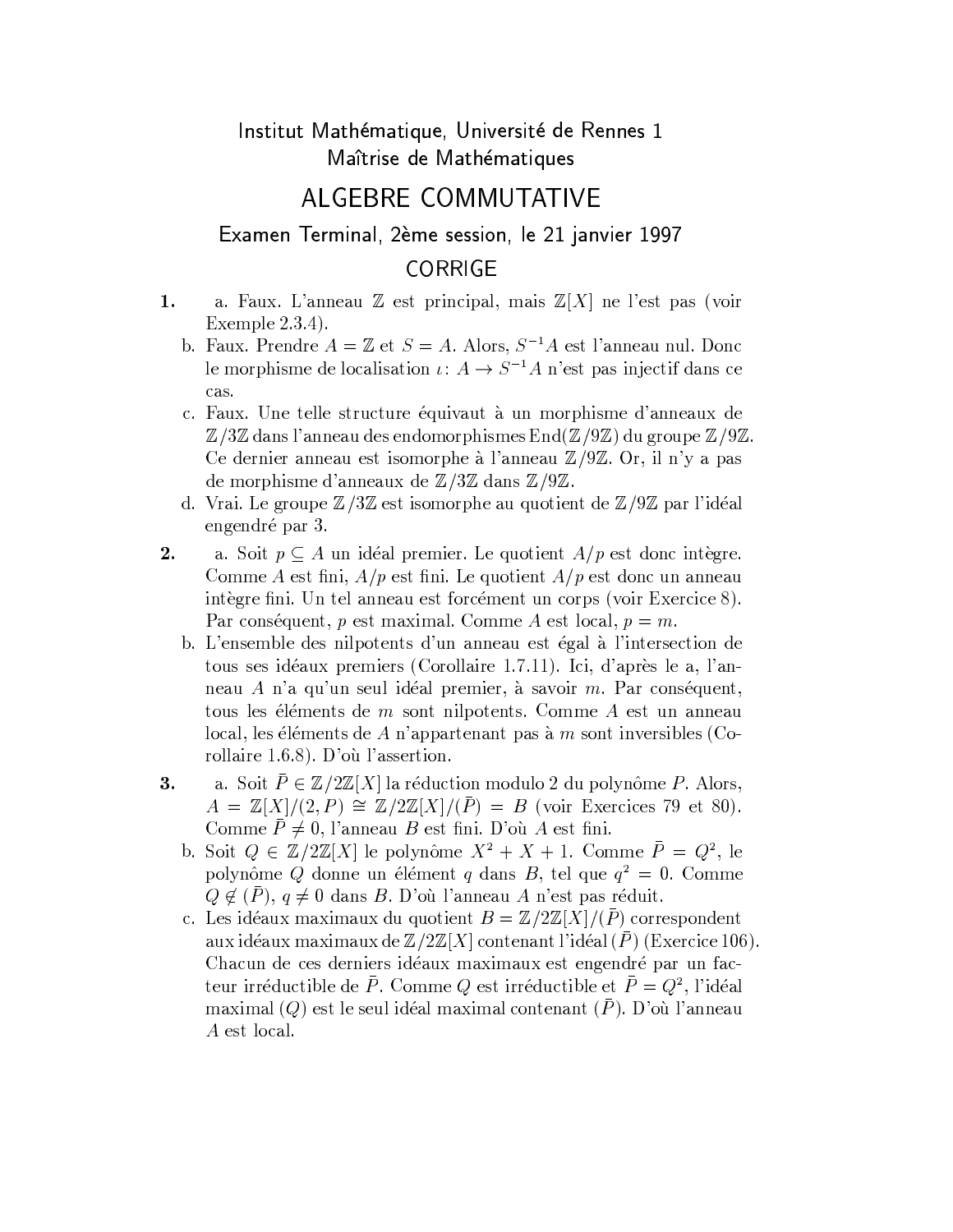- d. Comme  $\bar{P}$  est de degré 4, B est un  $\mathbb{Z}/2\mathbb{Z}$ -module libre de rang 4, i.e., le cardinal de B—donc aussi celui de A—est égal à  $2<sup>4</sup>$ . De même, le cardinal de  $A/m$  qui est isomorphe à  $\mathbb{Z}/2\mathbb{Z}[X]/(Q)$  est égal à  $2^2$ .
- e. On a que  $Card(m)\cdot Card(A/m)=Card(A)$ . D'après le d, le cardinal de *m* est égal à  $2^4/2^2 = 2^2$ .
- f. Comme A est un anneau local, l'ensemble des inversibles de A est égal au complément A\m. D'après le d et le e, ce dernier ensemble est de cardinal  $2^4-2^2.$
- g. D'après le 2, l'ensemble des nilpotents de A est égal à  $m$ . D'après le e, A a  $2^2$  nilpotents.
- a. Rappelons que le produit fibré de  $N$  et  $Q$  sur  $P$  est le sous-A- $4.$ module  $N \times_P Q$  de  $N \times Q$  défini par

$$
N \times_P Q = \{ (n, q) \in N \times Q \mid g(n) = h(q) \}.
$$

Soit  $\pi: N \times_{P} Q \to Q$  la projection, i.e.,  $\pi(n,q) = q$ . Evidemment,  $\pi$  est un morphisme de A-modules. Soit encore  $\iota$  le morphisme de A-modules de M dans le produit  $M \times Q$  défini par  $\iota(m) = (f(m), 0)$ . Comme  $q(f(m)) = 0 = h(0), \iota(m)$  appartient, en fait, au produit fibré  $N \times_{P} Q$ . On peut donc considérer  $\iota$  comme étant un morphisme de A-modules de M dans  $N \times_{P} Q$ .

Montrons maintenant que la suite courte

$$
0 \longrightarrow M \stackrel{\iota}{\longrightarrow} N \times_P Q \stackrel{\pi}{\longrightarrow} Q \longrightarrow 0
$$

est exacte.

Comme f est injectif,  $\iota(m) = 0$  implique que  $m = 0$ . D'où l'injectivité de  $\iota$ .

On a  $\pi \circ \iota(m) = \pi(f(m), 0) = 0$  quel que soit  $m \in M$ , i.e.,  $\pi \circ \iota = 0$ . Donc,  $\text{im}(\iota) \subseteq \text{ker}(\pi)$ .

Ensuite, soit  $(n, q) \in N \times_{P} Q$  tel que  $\pi(n, q) = 0$ . Cela veut dire que  $q = 0$ . Comme  $(n, q)$  appartient à  $N \times_{P} Q$ ,  $q(n) = h(q) = h(0) = 0$ . Donc  $n \in \text{ker}(g)$ . Puisque  $\text{ker}(g) = \text{im}(f)$ , il existe  $m \in M$  tel que  $f(m) = n$ . Alors,  $(n, q) = (f(m), 0) = \iota(m)$ , i.e.,  $\ker(\pi) \subseteq \text{im}(\iota)$ .

Il nous reste à montrer que  $\pi$  est surjectif. Soit  $q \in Q$ . Comme q est surjectif, il existe  $n \in N$  tel que  $q(n) = h(q)$ . Donc, l'élément  $(n,q)$  de  $N \times Q$  appartient, en fait, au produit fibré  $N \times_{P} Q$ . L'image  $\pi(n,q)$  de cet élément est par définition égale à q. D'où la surjectivité  $de \pi$ .

b. Rappelons que la somme amalgamée  $Q \oplus_M N$  de Q et N sur M est le quotient de la somme directe  $Q \oplus N$  de  $Q$  et N par l'image im $(k)$ du morphisme  $k: M \to Q \oplus N$  défini par  $k(m) = h(m) \oplus f(m)$ .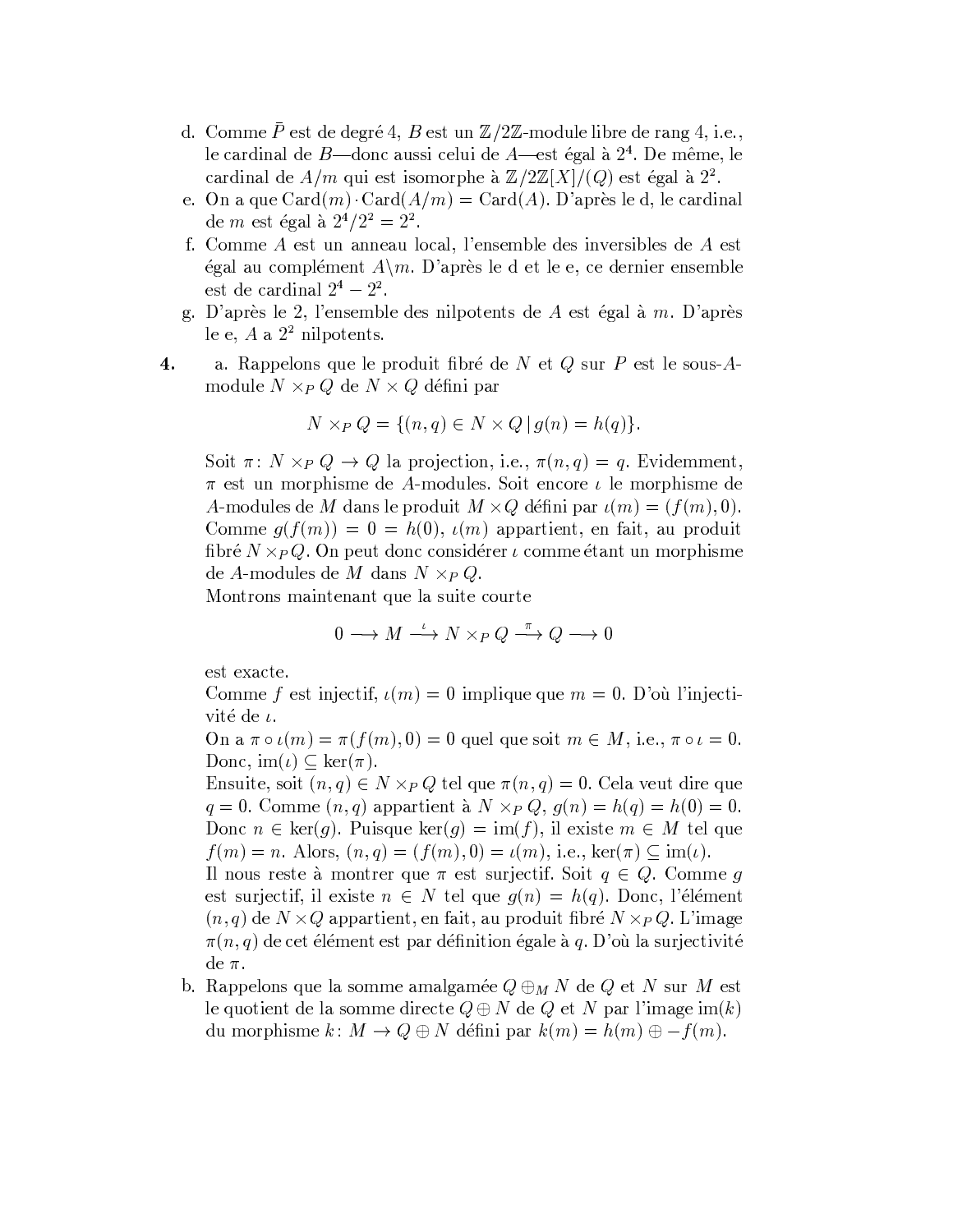Soit  $\iota: Q \to Q \oplus_M N$  défini par  $\iota(q) = q \oplus_M 0$ . Evidemment,  $\iota$  est un morphisme de A-modules.

Soit  $\pi' : Q \oplus N \to P$  défini par  $\pi'(q \oplus n) = g(n)$ . Alors,  $\pi'$  est un morphisme de A-modules et  $\pi'(\text{im}(k)) = \{0\}$ . En effet, soit  $m \in M$ . On a que  $\pi'(k(m)) = \pi'(h(m) \oplus f(m)) = g(-f(m)) = -g(f(m)) =$ 0, car  $g \circ f = 0$ . Par conséquent,  $\pi'$  induit un morphisme de Amodules  $\pi: Q \oplus_M N \to P$  tel que  $\pi(q \oplus_M n) = g(n)$ .

Montrons maintenant que la suite courte

$$
0 \longrightarrow Q \stackrel{\iota}{\longrightarrow} Q \oplus_M N \stackrel{\pi}{\longrightarrow} P \longrightarrow 0
$$

est exacte.

Soit  $q \in Q$  tel que  $\iota(q) = 0$ . Alors,  $q \oplus_M 0 = 0$  dans  $Q \oplus_M N$ . Cela veut dire que  $q \oplus 0$  appartient à l'image de k, i.e., il existe  $m \in M$ tel que  $q \oplus 0 = h(m) \oplus -f(m)$ . D'où,  $h(m) = q$  et  $f(m) = 0$ . Mais f est injectif, donc  $m = 0$ . Par conséquent,  $q = h(m) = 0$ . D'où l'injectivité de  $\iota$ .

Comme  $\pi(\iota(q)) = \pi(q \oplus_M 0) = g(0) = 0$ , il est clair que im $(\iota) \subseteq$  $\ker(\pi)$ .

Pour montrer l'autre inclusion, soit  $q \oplus_M n$  un élément de  $Q \oplus_M N$ tel que  $\pi(q \oplus_M n) = 0$ . Cela veut dire que  $q(n) = 0$ . Comme ker $(q) =$  $\text{im}(f)$ , il existe alors  $m \in M$  tel que  $f(m) = n$ . On a donc, dans  $Q \oplus M$ , que

$$
(q \oplus n) + k(m) = (q \oplus n) + (h(m) \oplus -f(m)) = (q + h(m)) \oplus 0.
$$

Autrement dit,  $\iota(q + h(m)) = q \oplus_M n$  dans  $Q \oplus_M N$ . Cela montre que  $\ker(\pi) \subseteq \text{im}(\iota).$ 

Finalement, on montre que  $\pi$  est surjectif. Soit  $p \in P$ . Comme q est surjectif, il existe  $n \in N$  tel que  $g(n) = p$ . L'élément  $0 \oplus_M n$  est donc un élément de  $Q\oplus_M N$  dont l'image par  $\pi$  est égale à  $p.$  D'où la surjectivité de  $\pi$ .

a. Soit  $f_1: \mathbb{Q}[X, Y] \to \mathbb{Q}[X]$  le morphisme d'évaluation  $f_1(P) =$ 5.  $P(X, X)$ . Soit  $f_2: \mathbb{Q}[X, Y] \to \mathbb{Q}[X]$  le morphisme d'évaluation  $f_2(P)$  =  $P(X, -X)$ . On a alors un morphisme d'anneaux  $f: \mathbb{Q}[X, Y] \to \mathbb{Q}[X] \times$  $\mathbb{Q}[X]$  défini par  $f(P) = (f_1(P), f_2(P)).$ 

Il est clair que  $f(Y^2 - X^2) = 0$ . D'où f induit un morphisme d'anneaux  $q: A \to \mathbb{Q}[X] \times \mathbb{Q}[X]$ .

Montrons que  $q$  est injectif. Pour cela il suffit de montrer que le noyau de f est égal à  $(Y^2 - X^2)$ . Comme on a déjà montre que  $(Y^2 - X^2)$ est contenu dans le noyau de f, on montre que ker $(f) \subseteq (Y^2 - X^2)$ .